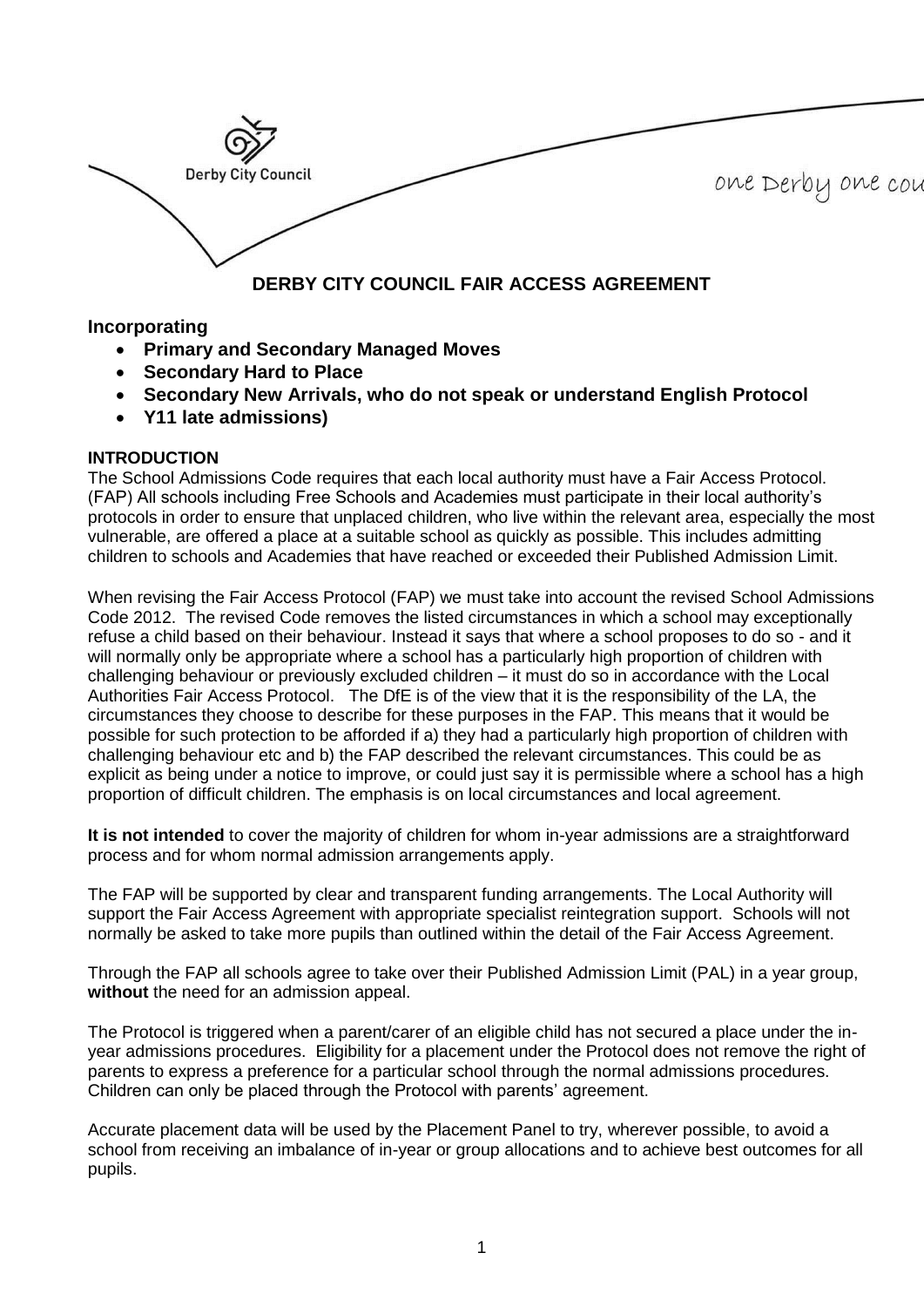Acceptable travel access and distance will be taken into consideration when placing a pupil through the Protocol and nothing will revoke parents' legal rights.

To ensure transparency, the processes involved and options available will be clearly explained to parents by the current schools designated teacher or by the LA's Admissions Manager as appropriate.

In the event that the nominated school place is rejected by parents in favour of another that is full and over their agreed allocation, they will be advised of their right to appeal to the Independent Appeal Panel for the preferred school within a specified timeline. The school offer will be withdrawn pending the result of the appeal, or the deadline for lodging an appeal has passed. Should the appeal fail, they will be reoffered a school by the Placement Panel to avoid parents accessing an over subscribed school on demand, and should also prevent 'blocking' of a place in the offered school pending the result of the appeal.

#### **THE FAIR ACCESS PANEL**

The role of the Panel is to:

- ensure transparency and to provide a regular overview of all requests, moves and placements
- provide governance and receive reports for both the Primary Behaviour Panel and Secondary Placement Panels
- consider wider issues related to behaviour, attendance and Alternative Provision which may require a strategic response

The Fair Access Panel will meet for a summary meeting each half term. The Panel will consist of:

- An Independent Chair
- ❖ 2 Secondary Head Teachers from each of the three locality groups plus the Head Teachers from the KS3/4 PRU
- **Primary Head Teacher representation from each of the three locality groups plus the Teacher in** Charge of KS1/2 PRU
- ❖ Heads of Localities
- Representatives from the LA Admissions Section, Educational Psychology Service, Education Welfare Service and Inclusion teams.
- ❖ Specialist Education Welfare Officer linked to the process

Information for the Fair Access meeting will be circulated at least five working days in advance of the meeting. The only information accepted on the day will be relating to referrals for new arrivals that do not speak or understand English.

Accurate data on current allocations will be shared at the beginning of each meeting of the Fair Access Panel.

An annual report of the Fair Access Agreement allocations will be presented to the Secondary Heads' Business meeting and to the Fair Access Panel each autumn term. It will also be published in the LA's schools circular

#### **THE SECONDARY PLACEMENT PANEL**

As part of its agenda the SPP will consider all aspects of each referral (with the exception of New Arrivals) on behalf of the Fair Access Panel in order to determine whether a pupil is eligible for placement, based upon information and evidence received from the referring body. If the pupil falls within the agreed criteria, the SPP will apply the agreed principles to ensure suitable educational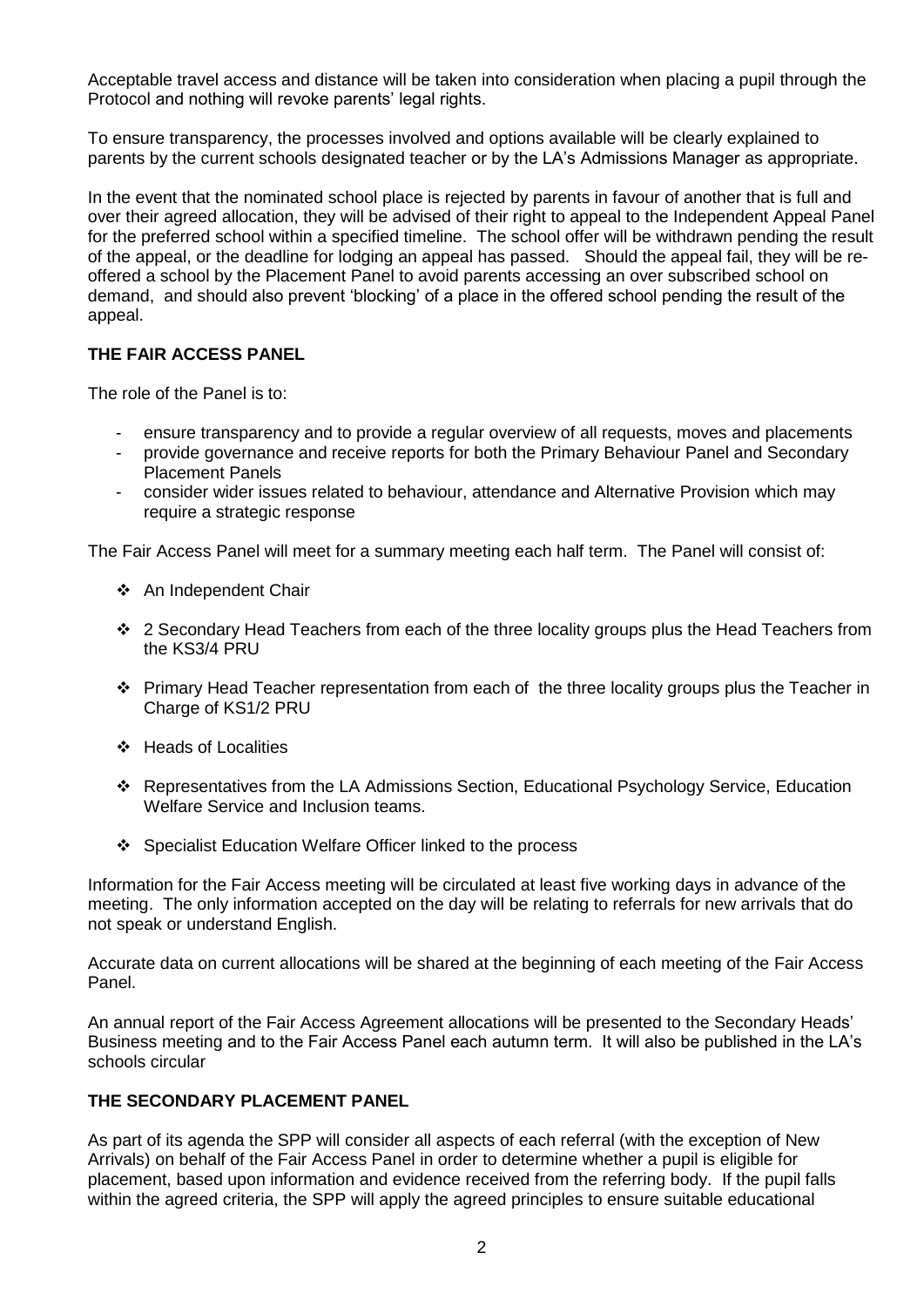provision is provided to an eligible pupil thus avoiding undue delay in meeting the statutory requirements.

Where a school has been nominated, arrangements must be made to ensure the pupil is placed on the school's roll within **10 working days** of the nomination. Outcomes of each referral will be reported to the Fair Access Panel at the summary meeting.

Should it be determined that a pupil **does not** meet the necessary criteria, then any parental preference application pending will be processed in line with the statutory requirements by the Admissions Section. The SPP will meet every 3 weeks and will be made up as follows:

- 2 Secondary Head Teacher Reps\* (attending for one term on a rolling programme)
- Head Teacher The Kingsmead School\*
- Head Teacher Derby Pride Academy\*
- Youth Offending Service Education Officer
- Virtual Head Teacher for LAC as required
- Representative from SEN section as required
- A minimum of one Locality Head all to attend on a rolling programme
- **•** Exclusions officer
- Specialist EWO for IYFA process
- Clerk to SPP

\* Alternative SLT representative may occasionally be substituted by agreement

The meeting will be chaired on a rotational basis by a secondary head teacher.

The panel will also:

- receive and review individual school 'At Risk Registers' to support Secondary Placement Panel (SPP) and Admissions in decisions re Managed Move referrals
- monitor secondary fixed term and permanent exclusions
- review transition arrangements for more vulnerable Y6 pupils in liaison with PBP

#### **Monitoring and Review:**

The business of the SPP, including all elements of its work will be monitored through the summary meeting of the IYFA panel each half term and all the necessary information including details of any financial arrangements will be presented and shared to maintain transparency

#### **THE PRIMARY BEHAVIOUR PANEL**

The Primary Behaviour Panel will take the role of a primary placement panel and consider all aspects of each referral on behalf of the Fair Access Panel in order to determine whether a pupil is eligible for a Managed Move, based upon information and evidence received. Parents' views, geographical factors and transport arrangements will be taken into consideration, but these will not override the protocol;

The SPP will meet every week and will be made up as follows:

- Head of Inclusion and Intervention
- SLT representatives from KS1/2 PRU
- Representatives from KS1/2 Outreach Team as required
- HT of Lakeside Primary Nurture Group
- HT Beckett Primary– Nurture group
- Adele Jones Parenting Officer

The meeting will be chaired by the Head of Inclusion & Intervention.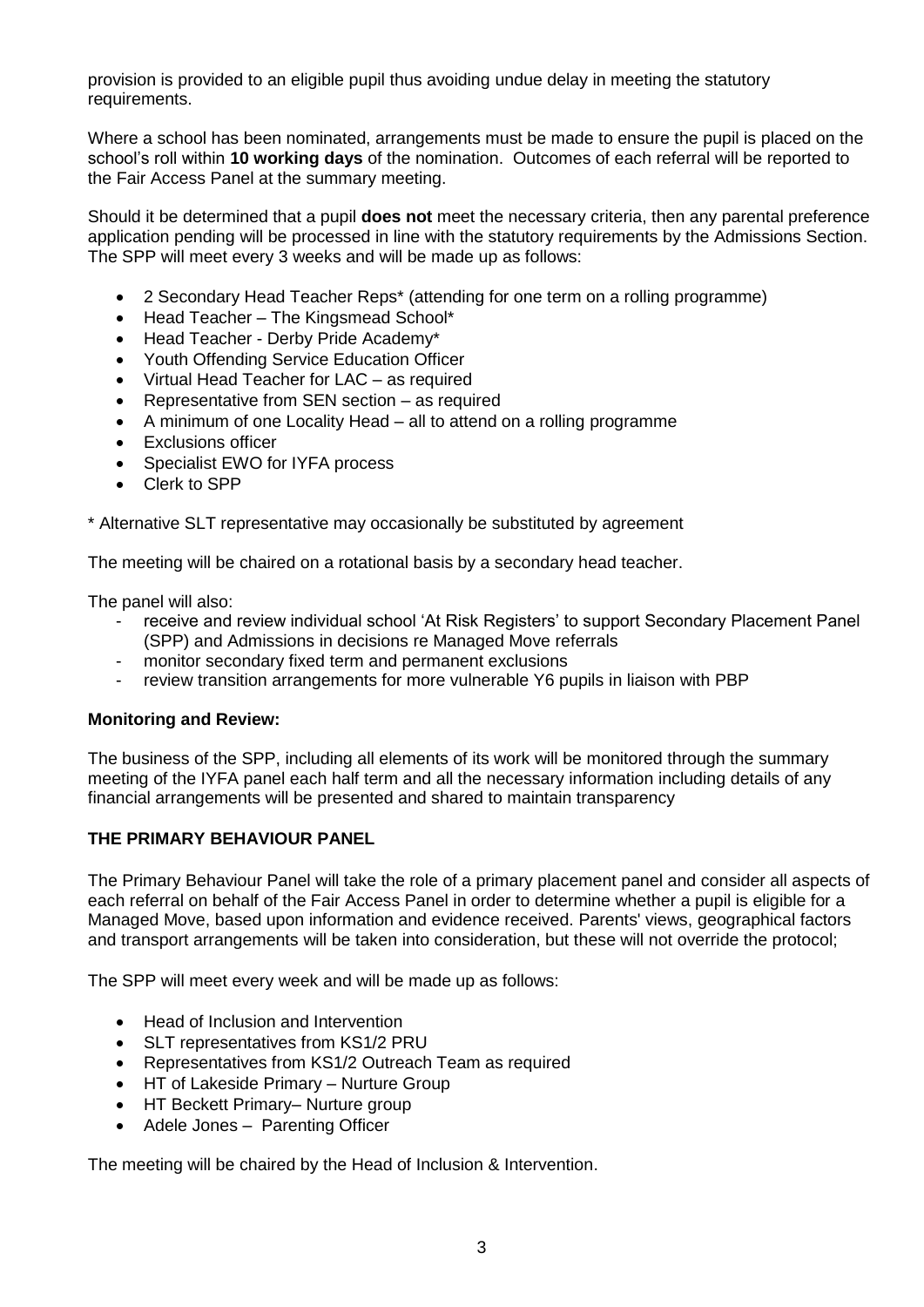The panel will also:

- receive and review individual school 'At Risk Registers'
- monitor primary fixed term and permanent exclusions<br>- review transition arrangements for more vulnerable Y6
- review transition arrangements for more vulnerable Y6 pupils in liaison with SPP

## **Monitoring and Review:**

The business of the PBP, including all elements of its work will be monitored through the summary meeting of the IYFA panel each half term and all the necessary information including details of any financial arrangements will be presented and shared to maintain transparency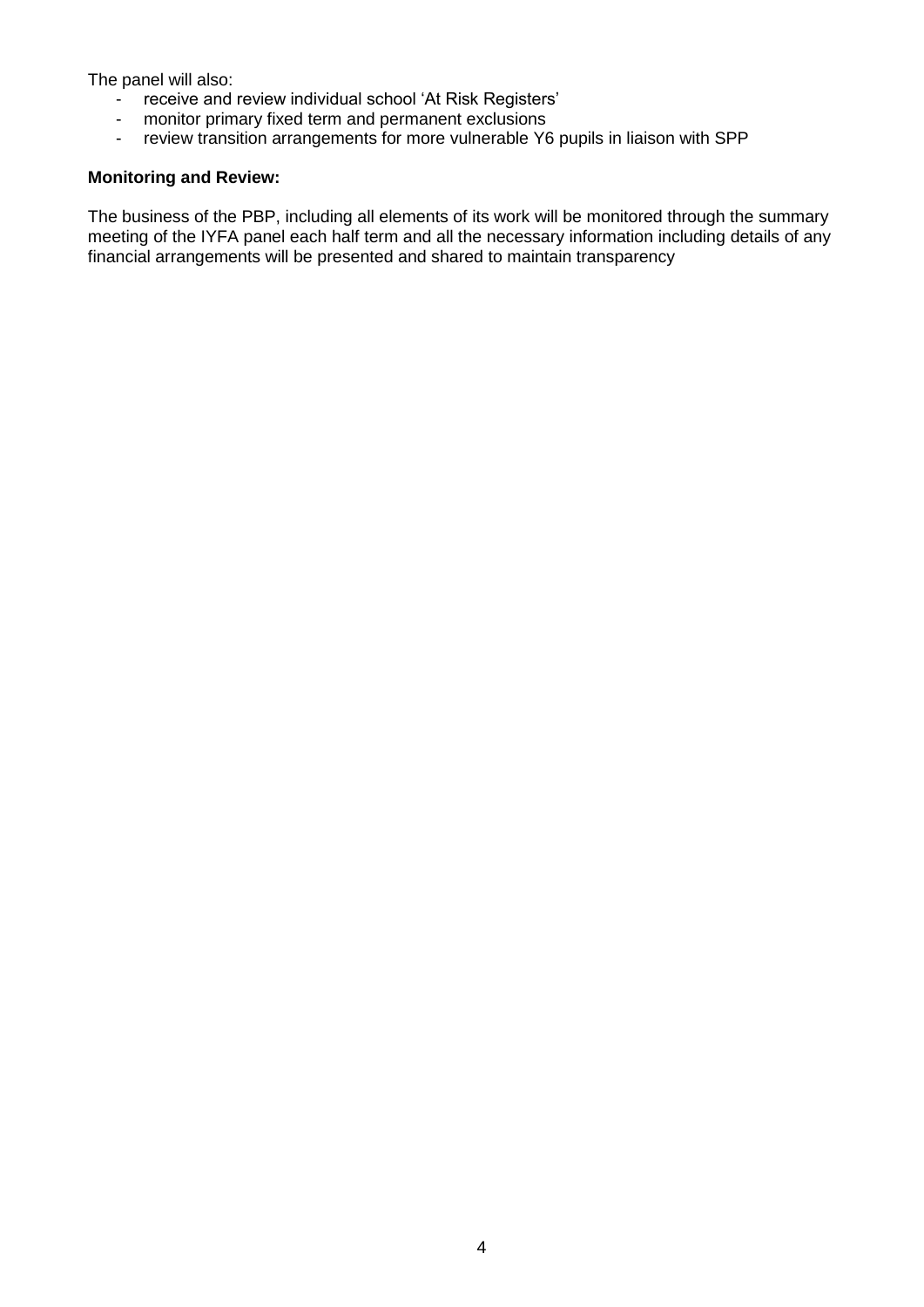# **FAP: MANAGED MOVE PUPILS**

# **Purpose**

Managed Moves are an early preventative intervention to avoid permanent exclusion and/or to provide a fresh start where appropriate. Schools will work in partnership with each other and the LA to provide a fresh start for pupils identified as being at risk of permanent exclusion. Only in exceptional cases will Y11 pupils be considered for a managed move.

# **Category of Need**

A school must consider requesting a Managed Move:

- As an early intervention to avoid behavioural problems escalating into permanent exclusion
- If a review of a multi-element plan indicates lack of progress and where a fresh start would be regarded as having a positive impact
- Where it can be evidenced that the pupil would benefit from an urgent fresh start
- As a response to a significant evidenced safeguarding concern
- Where there is evidence that a pupil is at risk of/involved in criminal behaviour within the local neighbourhood and would benefit from a fresh start.

#### **Exceptions**

Pupils with a statement of special educational needs

#### **General Principles**

- If a 'looked after child' (LAC) is being considered for a Managed Move, this should be discussed in the first instance with the social worker and the Virtual School Head Teacher for children in care.
- If a pupil is undergoing Statutory Assessment a Managed Move should not be considered until this assessment is completed. Information collated as part of such an assessment should be presented along with any future referral.
- School will discuss the Managed Move with pupil, parent/carer to secure their agreement in principle and ensure that a consent form signed by all parties is presented as part of the referral. In all cases the school should include the Specialist EWO or Primary Complex Caseworker as part of the initial process. A Managed Move can only take place with the parents' consent.
- Once a school has initiated the Managed Move application a parent should be advised not make an application to another school until the process is completed. Should the application be deemed not eligible by SPP, then at this point normal admissions procedures must apply, and parent/carer can make applications to other schools.
- Any application to other schools made within 12 months of a Managed Move would be assessed on a case-by-case basis by SPP or PBP in consultation with the Head teacher and the Admissions Manager. Any decision, and the reasons for this decision should be clearly recorded and communicated to the parent/carer as soon as possible
- An application to the originating school will not be considered at any time following the Managed Moves process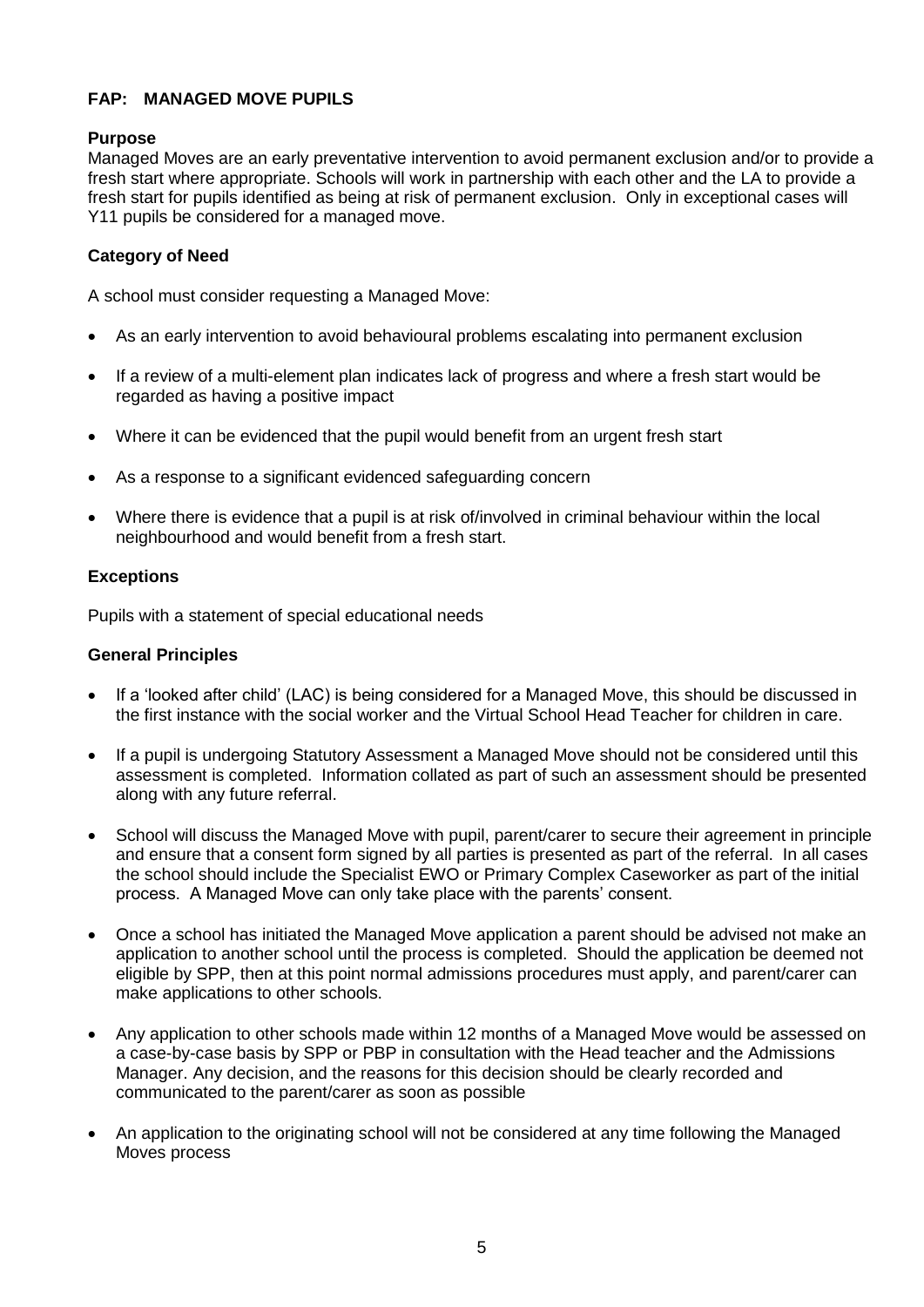## **Secondary Managed Moves**

- In recognition of the challenges a managed move admission can present, placements will be considered and allocated equitably by the Secondary Placement Panel.
- A tiered approach to the process provides an option for both a 'direct' and 'supported' managed move.
- Applications will be completed by the referring school and sent to the clerk to be presented at the next scheduled SPP and will be processed according to the agreed process. This application will then be tracked at the next Fair Access Panel
- Following a Managed Move the referring school will transfer the AWPU balance to the receiving school plus £1500 to the central fund, overseen by the SPP to support the provision of reintegration support and allow for additional funding to be provided for more complex managed moves. The £1500 is a one-off amount and is transferred in full, irrespective of the date of the Managed Move.
- Agreement to transfer any additional funding to support a more challenging pupil in the new school will be confirmed by the Fair Access Panel dependant on successful review meetings.
- The original school retains responsibility for the pupil until pupil is placed on the new school's roll. This must be **within 10 working days** of SPP confirming the placement. If the placement breaks down within the first 8 weeks then the pupil will return to the referring school and will be considered at SPP who will review each case on an individual basis, signposting to appropriate support, and discussing the most appropriate next steps. Alternative placement may be considered at this point.
- The receiving school and the Specialist EWO arrange an induction meeting with relevant personnel. pupil and parents to plan the integration. Where attendance has been an issue at the previous school, fast track prosecution process should be discussed with the Education Welfare Service and be carefully monitored. Other measures, such as parenting contracts, may also be considered.
- Regular reviews will be held during the first two terms of the Managed Move and the Specialist EWO will be invited to attend all such meetings.
- If during the first twelve months following a Managed Move pupil is identified as being at risk of permanent exclusion then the school should ensure that the specialist EWO is aware and that the pupil is discussed at the next SPP. SPP will review each case on an individual basis signposting to appropriate support, and discussing the most appropriate next steps. Alternative placement may be considered at this point.
- If a school accepts a Managed Move and then permanently excludes the pupil within 12 months of the pupil being placed on the school roll, then any additional funding agreed will not be withdrawn. The agreed financial penalty will be applied for the exclusion.
- Normal transport rules will apply, and where the pupil is entitled to free transport, a bus pass will be provided, with the receiving school funding the first 12 months and the LA funding the remainder of the pupil's compulsory education.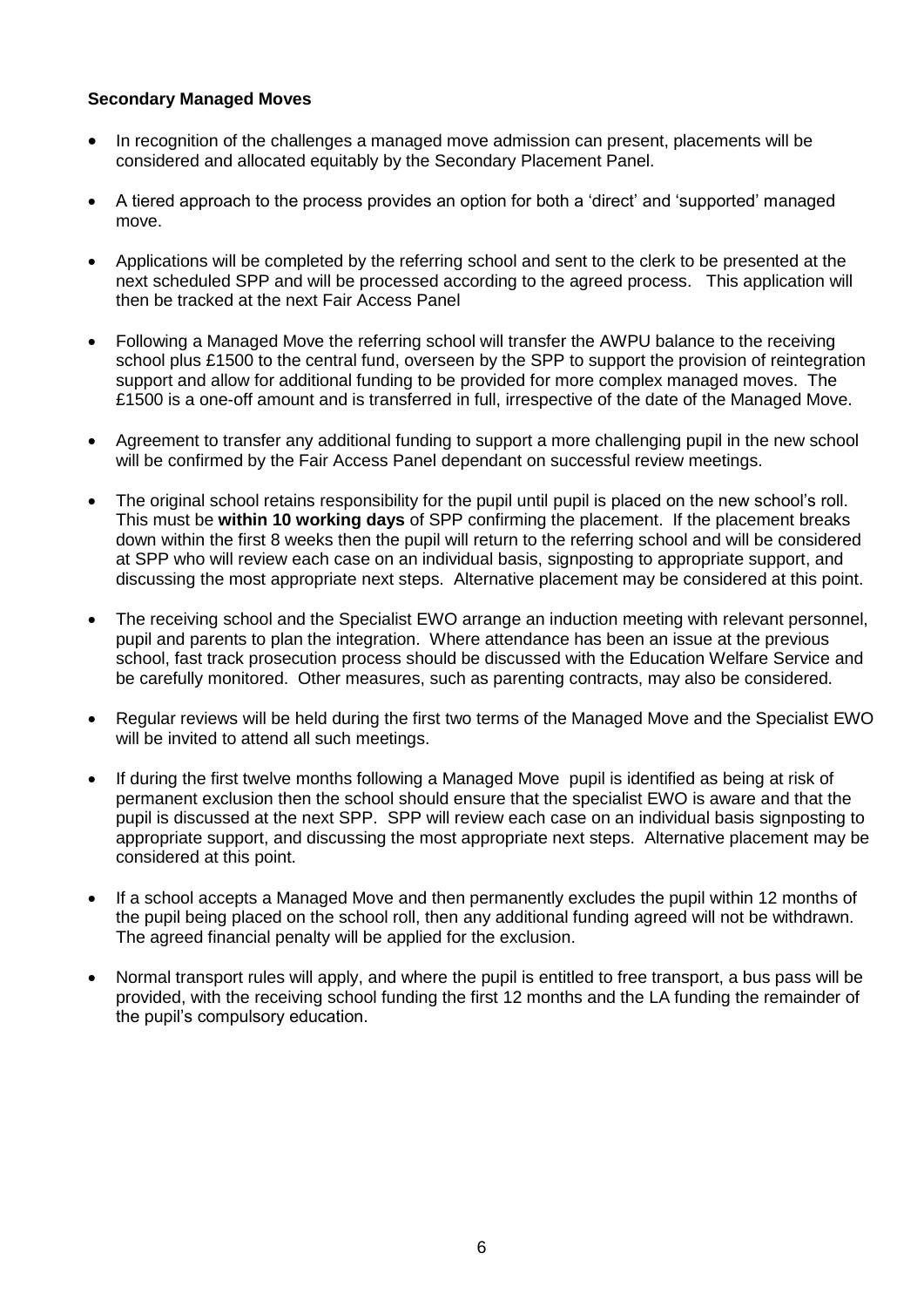#### **Secondary Managed Moves Process**

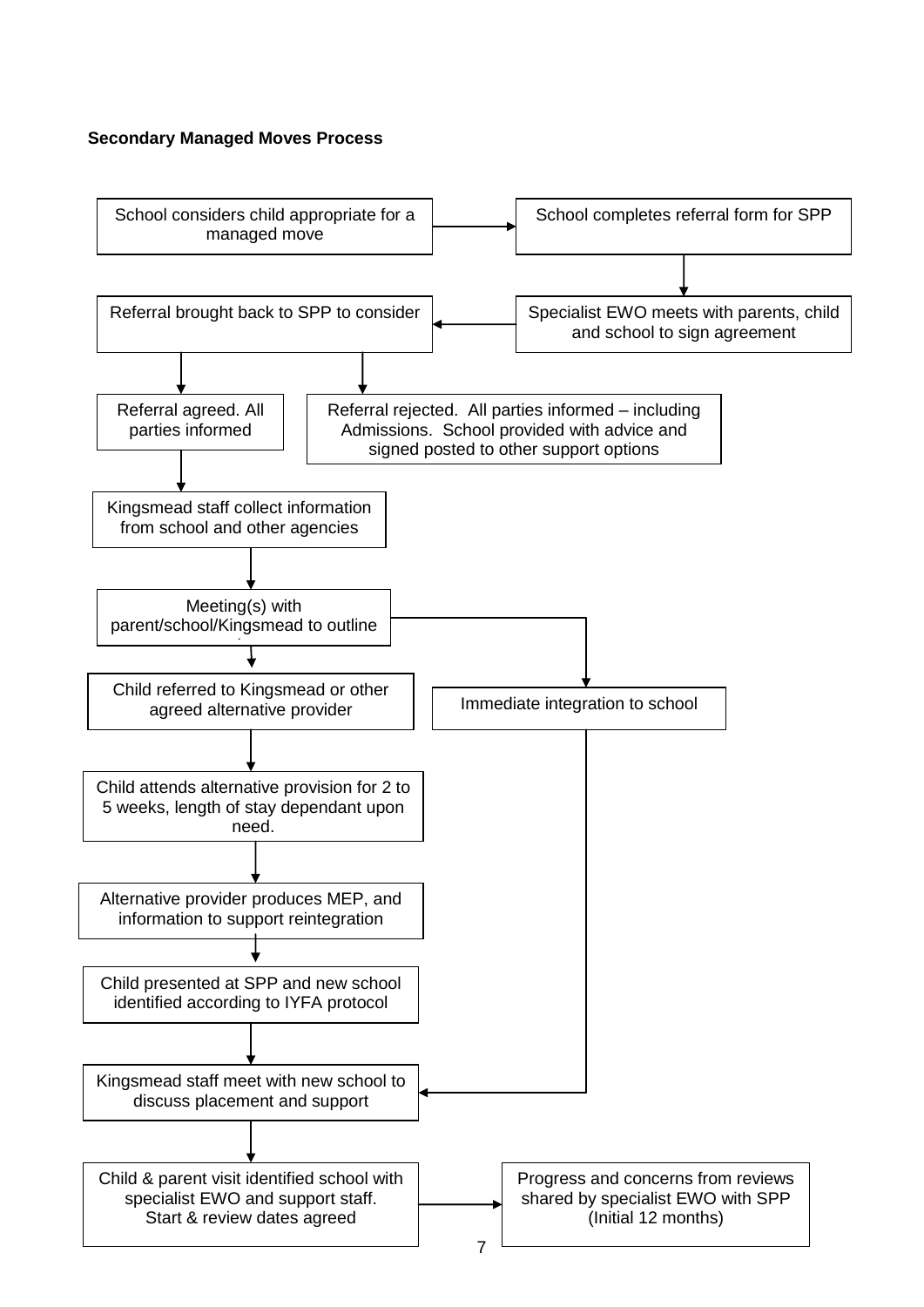# **Primary Managed Moves**

## **Primary Managed Moves**

- The individual needs of the child and matching these to the most appropriate school placement will be the primary consideration in all primary managed moves
- Where a pupil is eligible for a Managed Move, a school will be nominated based upon information and evidence received. Arrangements must be made to ensure the pupil is placed on the school's roll within **10 working days** of the nomination.
- A tiered approach to the process provides an option for both a 'direct' and 'supported' managed move.
- Support will be available from KS1/2 PRU staff, for the reintegration of pupils from the PRU and for other Managed Moves subject to availability.
- Following a Managed Move the referring school will transfer the AWPU balance to the receiving school.
- Funding from the Pupil Support Grant may be allocated to provide additional resources to support a managed move. This will be considered and allocated through the PBP
- The receiving school and the representative from the KS1/2 Complex Case Team will arrange an induction meeting with relevant personnel, pupil and parents to plan the integration. Where attendance has been an issue at the previous school, fast track prosecution process should be discussed with the Education Welfare Service and be carefully monitored. Other measures, such as parenting contracts, may also be considered.
- Regular reviews will be held during the first two terms and a representative from the KS1/2 Complex Case Team will be invited to attend all such meetings.
- Normal transport rules will apply.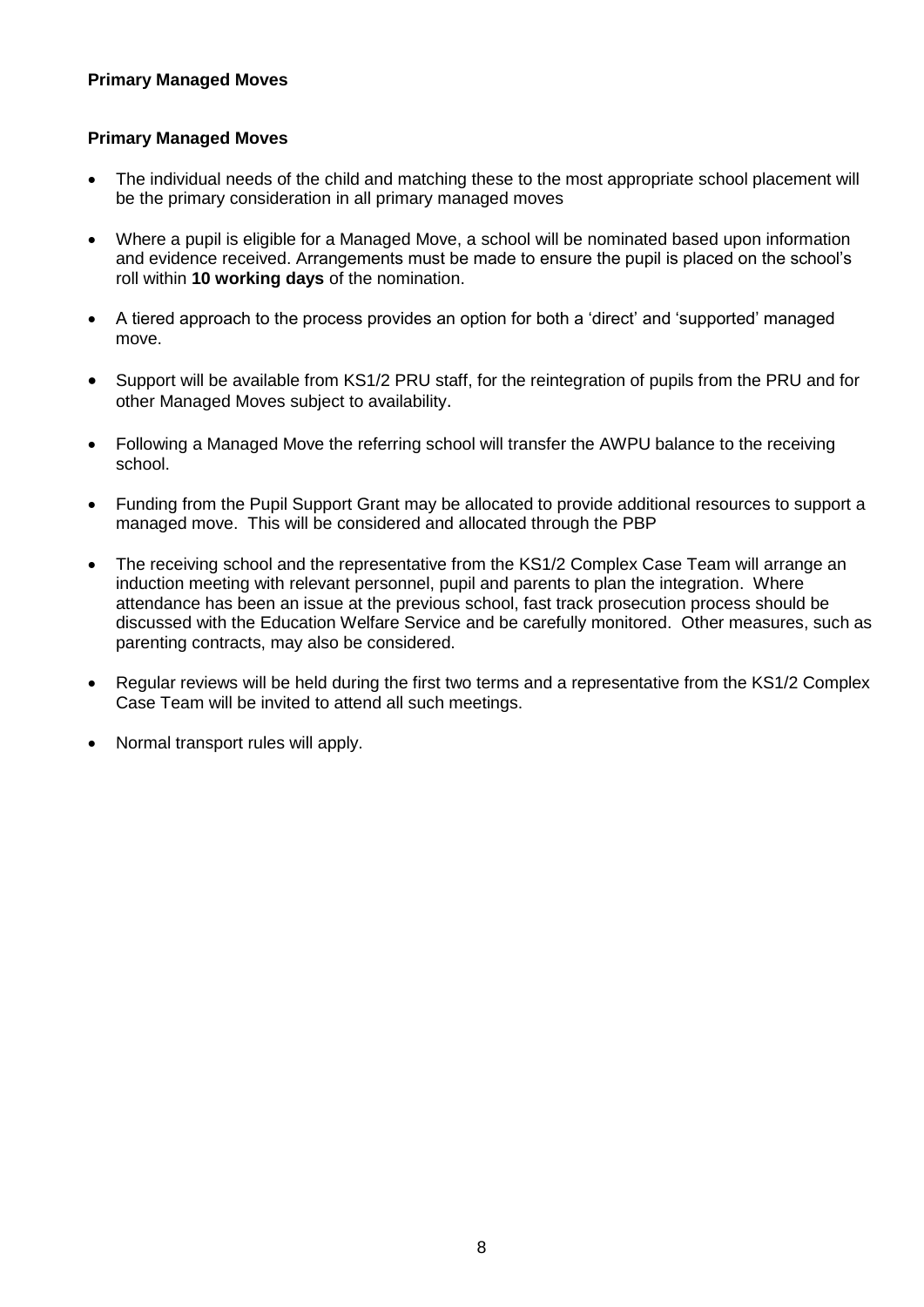#### **Primary Managed Moves Process**

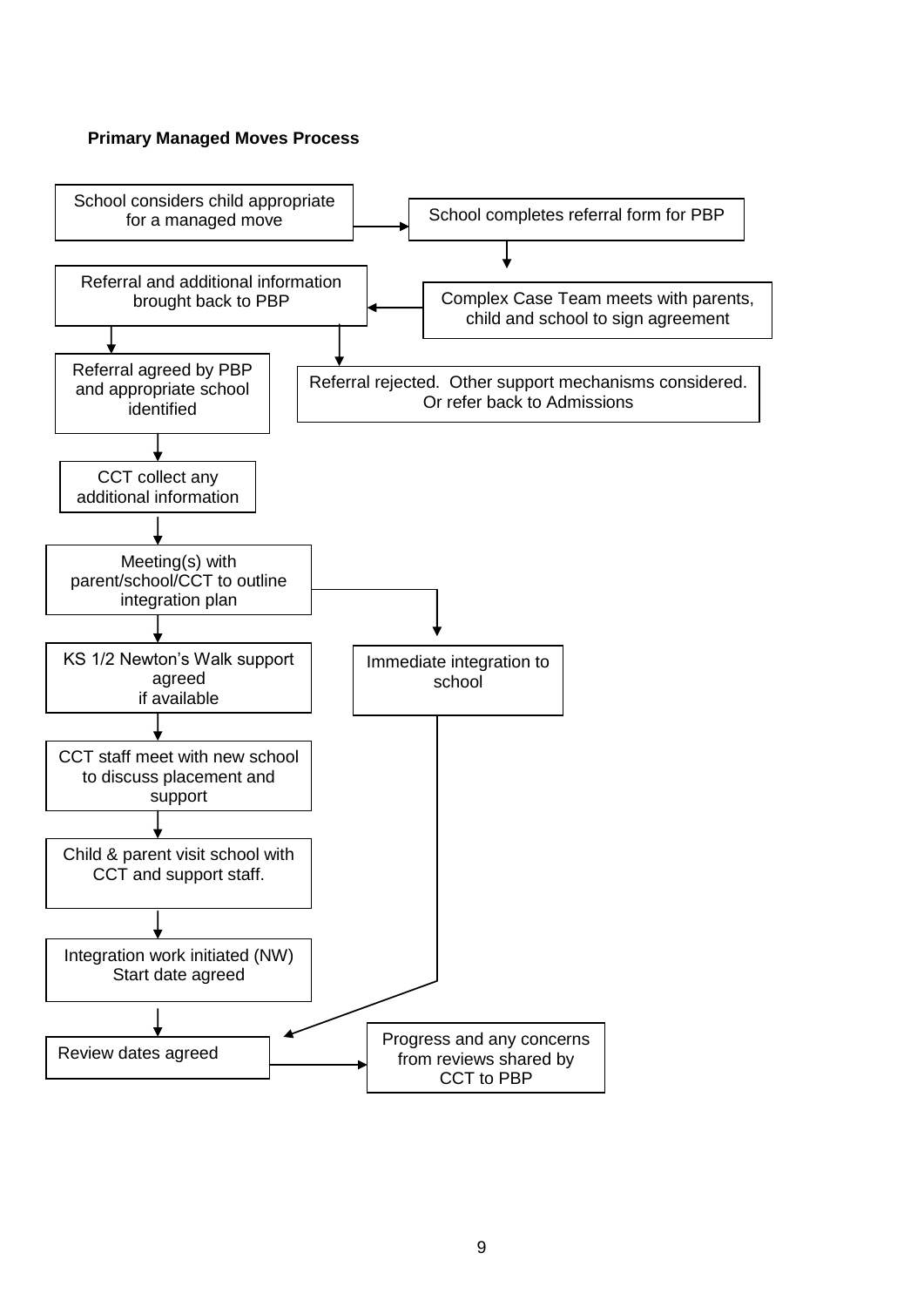# **FAP: SECONDARY HARD TO PLACE PUPILS**

## **Purpose**

It is acknowledged that there will be permanent exclusions, and that schools will be approached through the FAP to accept excluded pupils. The FAP also provides a mechanism for allocating a school place to other pupils, not on a school roll and who are considered difficult to place through normal admissions procedures.

# **Aim**

Schools will work in partnership with each other and the LA to provide a fresh start for pupils at risk of permanent exclusion, and to provide school placement for pupils who meet the criteria, and are difficult to place through normal admission procedures.

## **Category of Need**

- Permanently excluded pupils
- PRU pupils ready for reintegration
- Children whose parents have been unable to find a place after moving to an area because of shortage of places
- Children who have been out of education for longer then one school term
- Children withdrawn from schools by parents following a fixed-term exclusion or other incident and unable to find a place
- Children without a school place and with a history of serious attendance problems
- Children of refugee/asylum seekers
- Children from homeless families
- Children who are carers
- Children with special educational needs but without a statement
- Children involved with YOS/ASB team or known to the police or other agencies
- \*Looked After Children involved with YOS/ASB team or known to the police or other agencies
- Traveller children
- Children from unsupportive family backgrounds, where a place has not been sought
- Children returning from the criminal justice system
- \*Looked after children returning from the criminal justice system
- Children of UK service personnel and other Crown Servants

#### **Exceptions**

- The School Admissions Code is explicit in its requirement that this provision **will not** apply to a looked after child, a previously looked after child\*or a child with a statement of special educational needs naming the school in question as these children must be admitted –where places are available - without undue delay.
- Schools must not refuse to admit a child thought to be potentially disruptive, or likely to exhibit challenging behaviour, on the grounds that the child is first to be assessed for special educational needs.
- Where Admissions section or a receiving school has concerns over the direct admission of a pupil into mainstream they should follow the agreed procedure outlined in the 'Admissions Concerns flowchart' (Appendix 1)

**\*** It is recognised by the Fair Access Panel that exceptionally, children who meet this category of need should be considered under this protocol.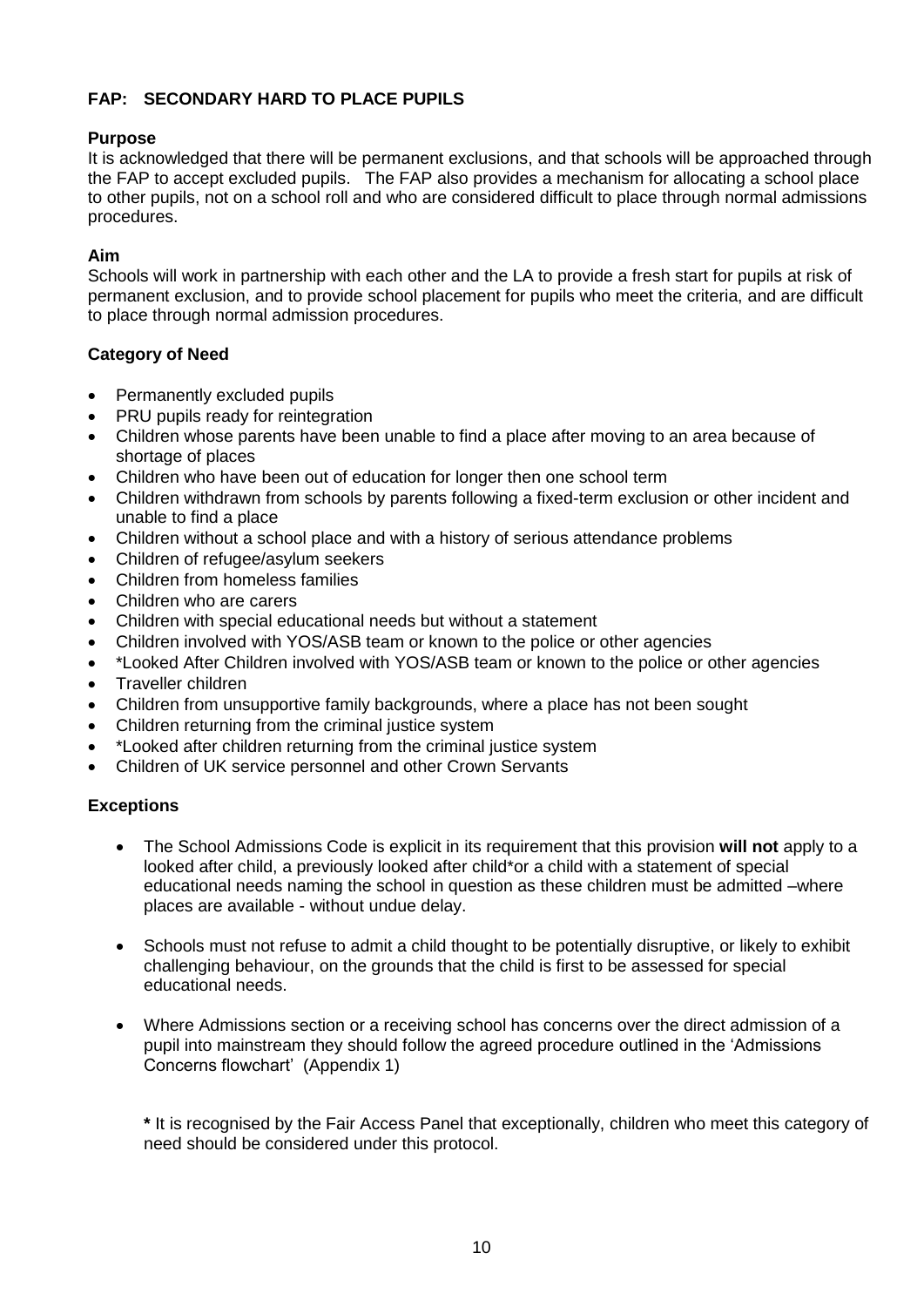# **Principles**

- Pupils will be referred by the LA's Admissions, Kingsmead School/PRU and Derby Pride Academy only. Referrers will complete a Hard to Place referral form. In all cases, evidence should be presented which clearly indicates that the pupil is appropriate for a mainstream school placement at this time.
- KS3 pupils and those in the first term at Year 10 will be placed through this process. In later stages of Year 10 and in Year 11 pupils will only be brought to panel where it is felt they can successfully integrate into the exam programme.
- Exclusion appeals procedures must be completed before a permanently excluded pupil is referred under this protocol.
- Previously excluded pupils will be fully assessed and will only be presented if it is felt that the pupil could be successful in a mainstream setting.
- SPP will carry out an initial assessment of all pupils who come into the authority and are identified as being at risk of permanent exclusion. Where a pupil's needs can be best met by an immediate return to mainstream school then SPP will identify a school based on the individual needs of the pupil and the current placement data.
- Parents may refuse the placement agreed by the panel and retain the right to apply directly to another school. If refused by the school, the parent retains the right to appeal. The local authority would defend the school's stance, even if the school had places available. In the event of the appeal being successful, the LA would count this towards the school's target of Hard to Place placements. A request for funding could then be made retrospectively at the next panel meeting.
- A trial placement may be offered. If successful, this trial could be funded and confirmed retrospectively by the panel.
- In recognition of the challenges a hard to place admission can present, placements will be considered and allocated equitably by the Secondary Placement Panel.
- Reintegration will be supported by the Specialist Education Welfare Officer and, where appropriate, by the provision with responsibility for reintegration.
- Funding of up to £4,000 per pupil is available to support Hard to Place referrals. This will be agreed by the Head teacher/designated representative of the receiving school, SPP and the Specialist EWO who supports the Fair Access Protocol. The funding agreement will be confirmed by the half termly placement panel once the pupil has been placed on the school's roll.
- If during the first twelve months following placement a pupil is identified as being at risk of exclusion, then the school should ensure that the Specialist EWO is aware and that the pupil is discussed at the next SPP. SPP will review each case on an individual basis signposting to appropriate support, and discussing the most appropriate next steps. Alternative placement may be considered at this point.
- If a school accepts a Hard to Place referral and then permanently excludes them within 12 months of the pupil being placed on the school roll, then any funding agreed to support the reintegration will not be withdrawn. The school will however be subject to a financial penalty for the exclusion.
- Normal transport rules will apply, and where the pupil is entitled to free transport, a bus pass will be provided, with the receiving school funding the first 12 months and the LA funding the remainder of the pupil's compulsory education.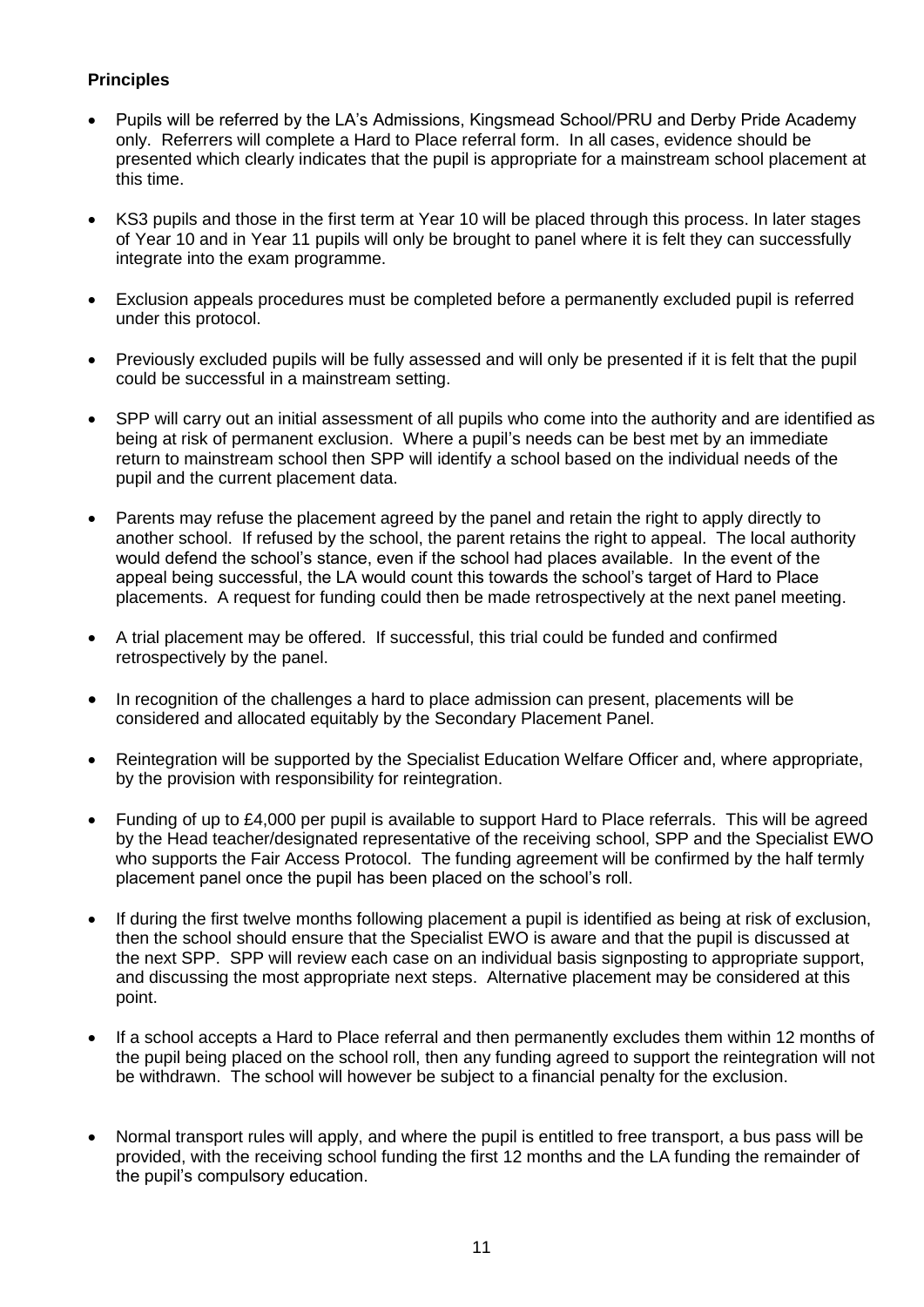# **HARD TO PLACE PROCESS - SECONDARY**

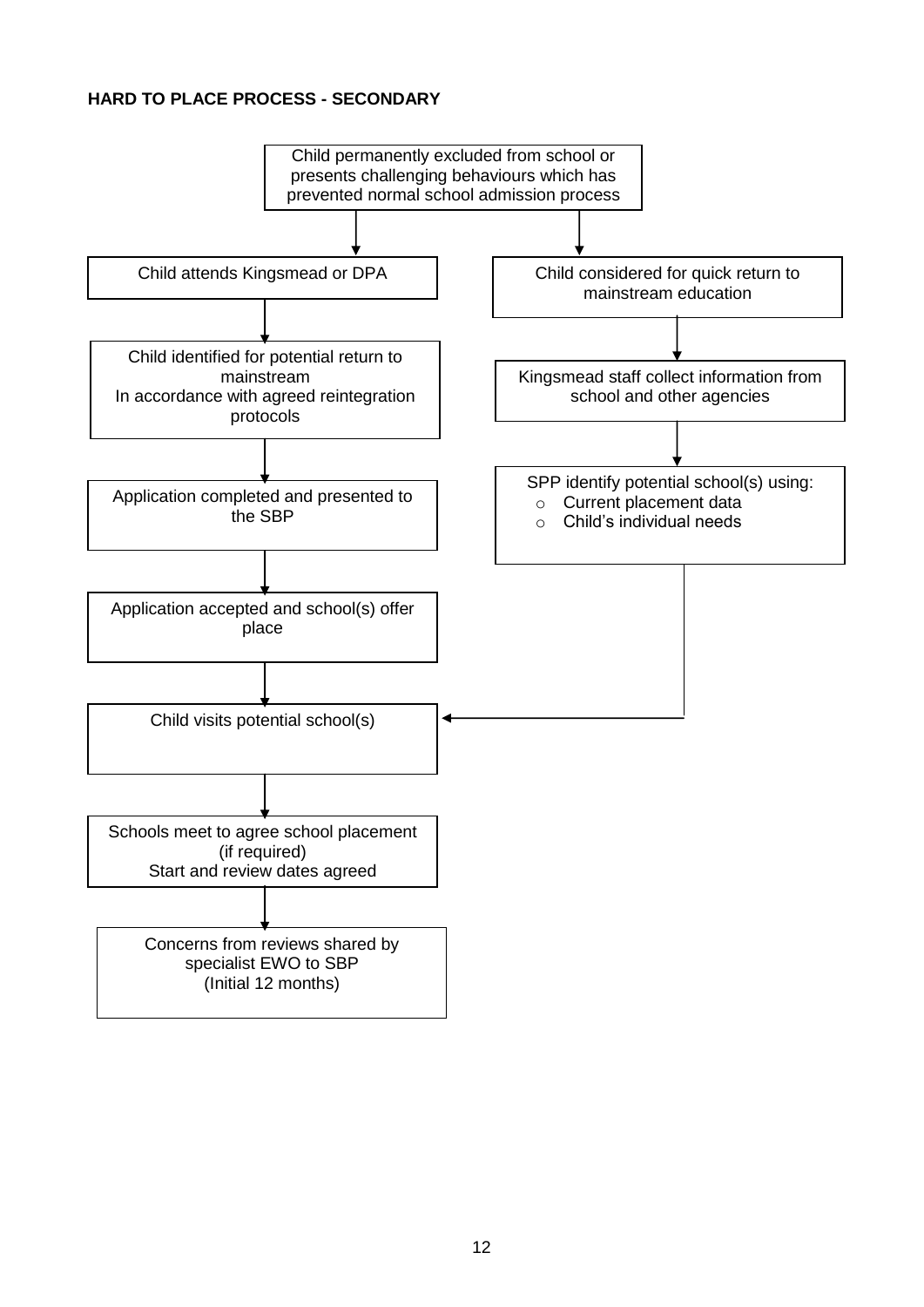# **NEW ARRIVALS, WHO DO NOT SPEAK OR UNDERSTAND ENGLISH**

## **Background**

The provision of a Language Centre is the outcome of dialogue between the local authority and Secondary School Head teachers and Governors. All parties had significant concerns that the induction of growing numbers of new arrival students coming to Derby should be managed and that allocation to schools should be in the best interest of the child and as equitably as possible. The New Arrivals' Language centre has capacity to take a maximum of 40 pupils in any one time.

## **Purpose**

To evenly and equitably allocate a school place on a rotational basis for pupils who are new arrivals to the City and who do not speak or understand English. Schools will be expected to take 2 pupils per year group, resulting in a maximum of 10 per academic year. The New Arrivals' Language Centre (LC) is situated at The Bemrose School. Students attend the centre for approximately six weeks. The twin aim of the provision is to also induct students into the expectations and processes of the English educational system. It is an expectation that the receiving secondary school will continue to support both aims when the student leaves the centre.

#### **Principles**

.

Admissions Team will refer applications that are marked 'do not speak or understand English' to the New Communities Support Team (NCST) who will contact parents and send them a 'Welcome Pack' which explains the process for placement.

Allocation to a Learning Centre will be on the following order of priority up to 20 per session at any one time

- 1. Those new to the City who have no UPN
- 2. Those new to the City who do have a UPN
- 3. Those who have been in the City before and have now returned.

Students who have successfully attended the six week LC induction programme should be placed and supported in their **allocated secondary school**. Students placed in their allocated schools will also receive the following level of support:

- One half day a week language / curriculum support and HSL support from the NCST
- Support for interpreting and/or translation as required by members of the NCST
- Cultural awareness training to staff delivered by members of the NCST
- Clarification and follow up advice about an individual students attainment, progress and behaviour from LC Manager
- Additional support for new entrants could be provided from the LC staff if there is only one session needed in a term due to low numbers and/or during the planning week at the beginning of each half term.

Students who have successfully attended the six week LC induction programme should only be **readmitted** to the LC under the following exceptional circumstances:

- a) A student fails to achieve at least Step 1 in all four key areas of the QCA language assessment
- b) A student fails to demonstrate the ability to successfully follow daily mainstream school routines (based on the Language Centre Manager's assessment)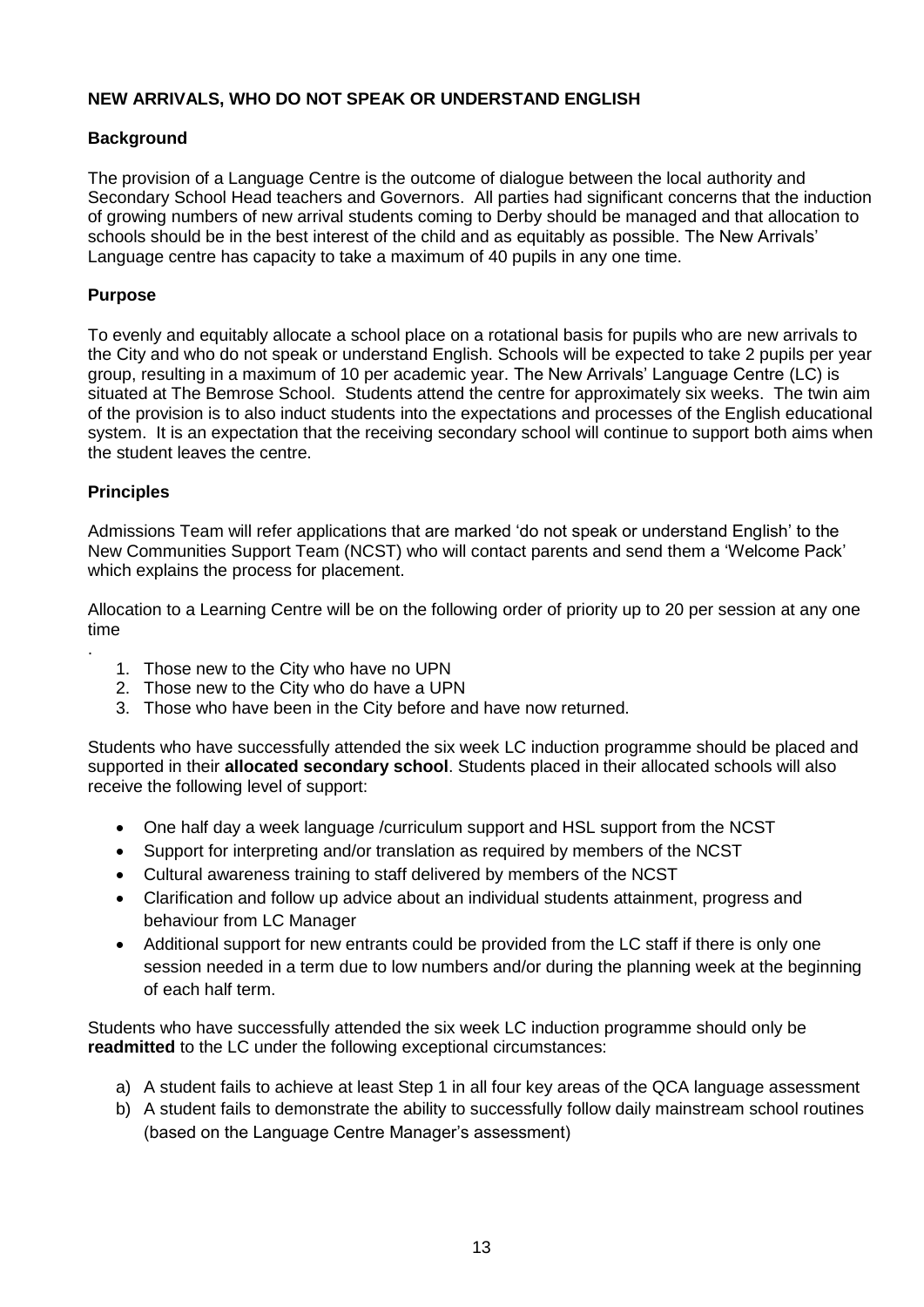The LC will only support students **referred** through other routes if there is existing capacity in the LC and only if they meet the following criteria:

- c) A student fails to achieve at least Step 1 in all four key areas of the QCA language assessment
- d) A student fails to demonstrate the ability to successfully follow daily mainstream school routines (based on the Language Centre Manager's assessment)
- e) Inadequate experience of formal education in England requiring additional induction and support beyond that which might reasonably be expected of the allocated school.
- Pupils will be allocated a school place on a rotational basis, but after having regard to their home address and any siblings already at a school. The NCST will then submit a paper to the SBP stating the pupils name, address, date of birth and school to be allocated.
- The SBP meeting will be informed of the number of applicants, and the schools allocated. It is not possible to have detailed information on applicants as assessments will be undertaken at the centre after the Panel meeting. Detailed information will, however, be available to the allocated school prior to the student transferring from the Language Centre to the school. Pupils will be placed on the receiving school's roll the day following the SBP meeting.
- Each school will have a named contact who will liaise with the New Communities Support Team prior to the pupil attending their school. This staff member will facilitate the transition from the Language Centre to the school and provide the pupil with a known contact / familiar face.
- Support will continue to be given by the Team to the allocated school up to six weeks after the pupil starting at the school.
- Should there be no available places at the Language Centres; application will be returned to the Admissions Team to be processed in the normal way. This may lead to schools receiving pupils who do not speak and understand English, but who have not been allocated a place through the Fair Access Panel. Priority one pupils allocated to the schools in this way will count towards the total allocation for the academic year.
- Normal transport rules will apply, and where the pupil is entitled to free transport, a bus pass will be provided,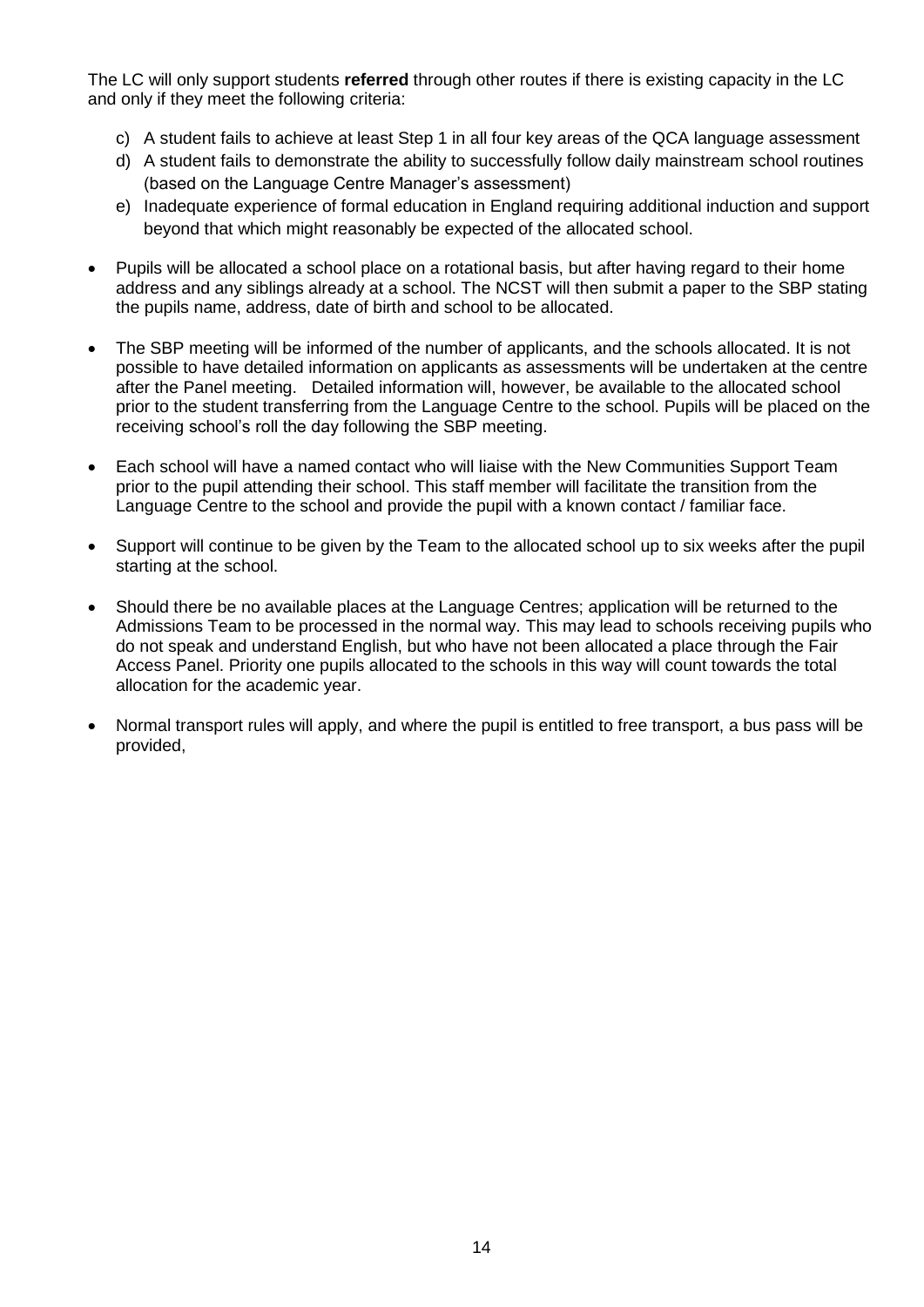## **YEAR 11 PUPILS – MID-YEAR ADMISSION ARRANGEMENTS**

## **Purpose**

It is recognised that the late admission of a Year 11 pupil into a school needs careful management to achieve the best possible outcomes for each individual pupil. Although the statutory requirements do not allow for refusal of admission it is agreed under Derby City's FAP that any applications for Year 11 received **from the start of the Spring Term** will be referred to SPP for consideration on a case by case basis. The Panel will seek to determine if a pupil is suitable for admission into a mainstream setting and nominate a receiving school or provide alternative educational provision if not.

## **Principles**

In compliance with sections 3.9 – 3.15 of the Schools Admissions Code 2012 for all Year 11 applications received by the Admissions Section up until the end of the autumn term schools **must** make arrangements for pupils who do not meet the FAP criteria to be admitted into the school **within 10 working days**.

All Year 11 applications received by the Admissions Section from the beginning of the spring term will be referred to the SPP.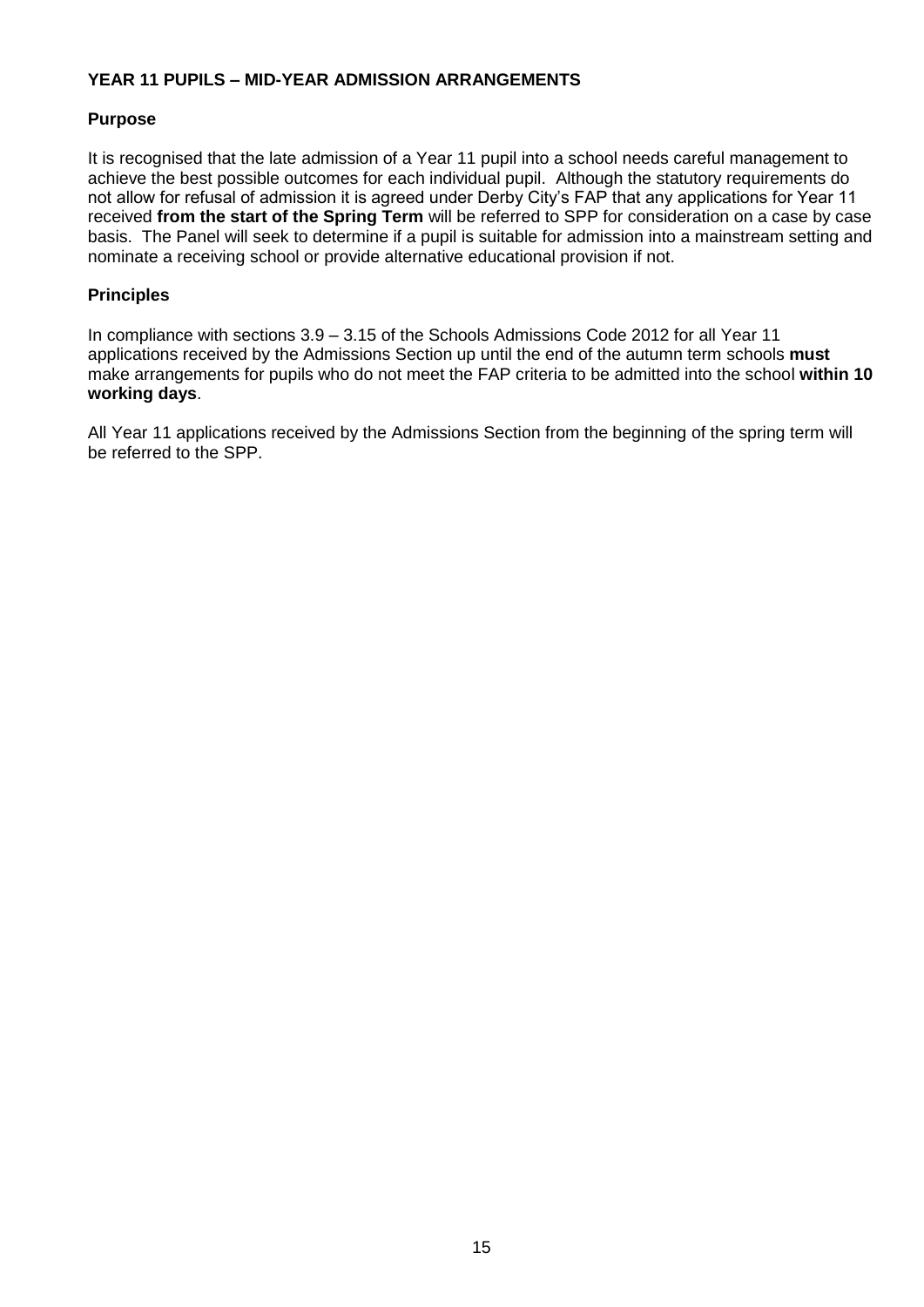# **APPENDIX 1**

# **In Year Fair Access/Admissions Concerns**

Mid year admissions cause significant pressure on secondary schools and these are compounded when the young person has identified behaviour and/or attendance issues. From a young person's perspective, evidence shows that many of these moves do not prove successful and the placement breaks down.

Derby City has an agreed In Year Fair Access Agreement which includes a Managed Move protocol which should be used:

- As an early intervention to avoid behaviour problems escalating into permanent exclusion.
- If a fresh start would be regarded as having a positive impact.
- Where a pupil is at risk of or involved in criminal behaviour within the local neighbourhood and would benefit from a fresh start.

Following consultation with the local authority, Derby City secondary schools agree that wherever possible pupils with identified behaviour and/or attendance issues who are indicating that they wish to move to another school should provided with information and advice the Managed Move process.

For situations where potential mid-year admissions is causing concern and questions may need to be asked about the appropriateness of the normal admissions process for this case, clear guidelines have been developed in the form of a flowchart to support Admissions and schools in ensuring that such concerns are dealt with through an agreed process.